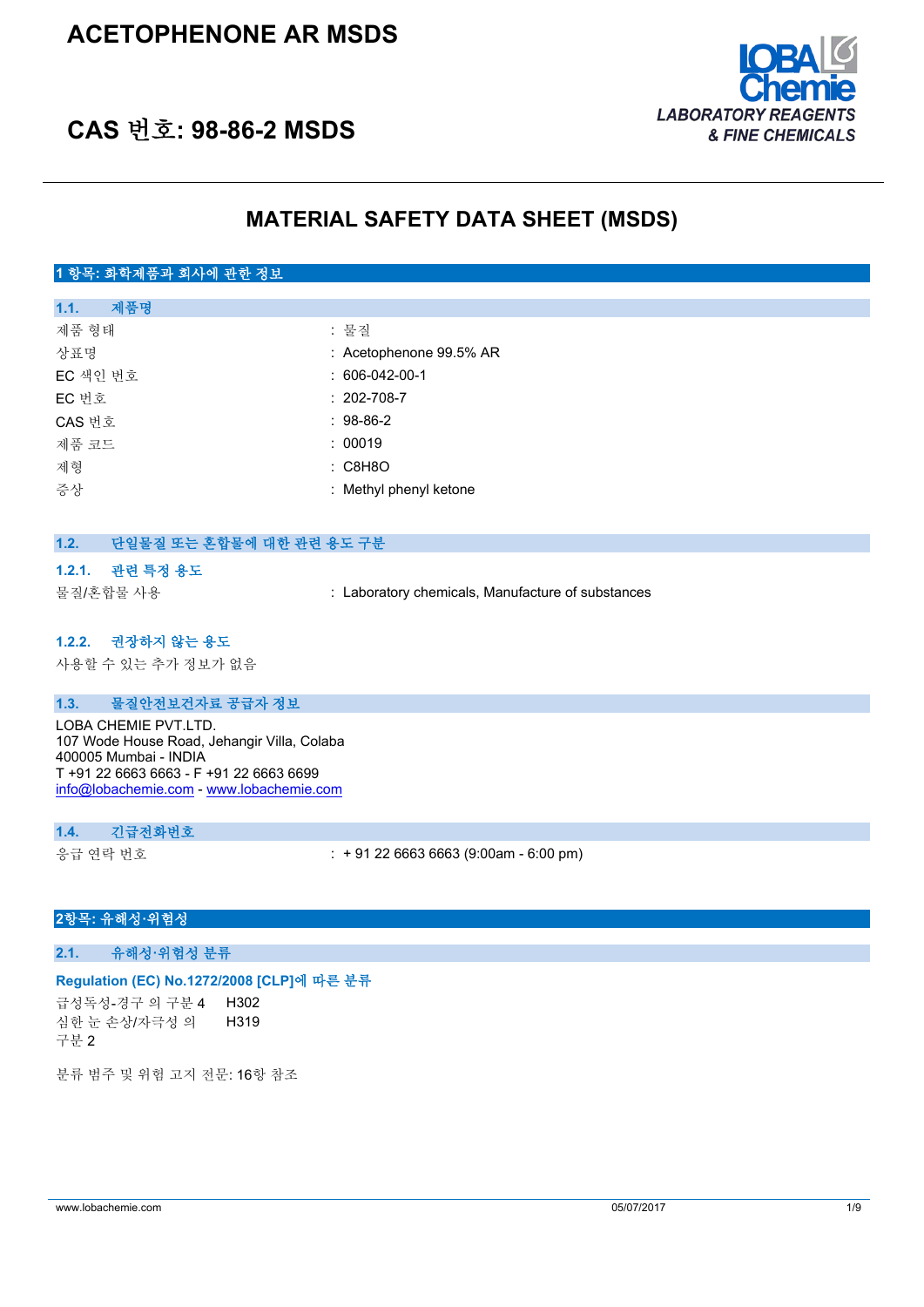물질안전보건자료

#### **Directive 67/548/EEC 또는 Directive 1999/45/EC에 따른 분류**

Xn; R22 Xi; R36 Full text of R-phrases: see section 16

### **물리화학적, 인체 건강 및 환경상의악영향**

사용할 수 있는 추가 정보가 없음

| 예방조치문구를 포함한 경고표지 항목<br>2.2.          |                                                                            |
|--------------------------------------|----------------------------------------------------------------------------|
| 규정 (EC) No. 1272/2008에 따른 라벨 표시[CLP] |                                                                            |
| 위험 표시 그림문자(CLP)                      | GHS07                                                                      |
| Signal word (CLP)                    | : 경고                                                                       |
| 유해·위험 문구(CLP)                        | : H302 - 삼키면 유해함<br>H319 - 눈에 심한 자극을 일으킴                                   |
| 예방 조치 문구(CLP)                        | : P305+P351+P338 - 눈에 묻으면 몇 분간 물로 조심해서 씻으시오. 가능하면<br>콘택트렌즈를 제거하시오. 계속 씻으시오 |

#### **2.3. 기타 정보**

사용할 수 있는 추가 정보가 없음

## **3항목: 구성성분의 명칭 및 함유량**

#### **3.1. 단일물질**

| 명칭              | 제품명                                                              | $\%$ |
|-----------------|------------------------------------------------------------------|------|
| ACETOPHENONE AR | (CAS 번호) 98-86-2<br>(EC 번호) 202-708-7<br>(EC 색인 번호) 606-042-00-1 | 100  |

#### R- 및 H- 문구에 대한 전문: 16항 참조

| 3.2. | 혼합물         |  |  |  |  |
|------|-------------|--|--|--|--|
| 해당없음 |             |  |  |  |  |
|      |             |  |  |  |  |
|      | 4항목: 응급조치요령 |  |  |  |  |

| 4.1.<br>응급조치 요령 |                                                                                                                                                                  |
|-----------------|------------------------------------------------------------------------------------------------------------------------------------------------------------------|
| 흡입 후 응급 조치      | : Remove person to fresh air and keep comfortable for breathing. Give oxygen or<br>artificial respiration if necessary. If you feel unwell, seek medical advice. |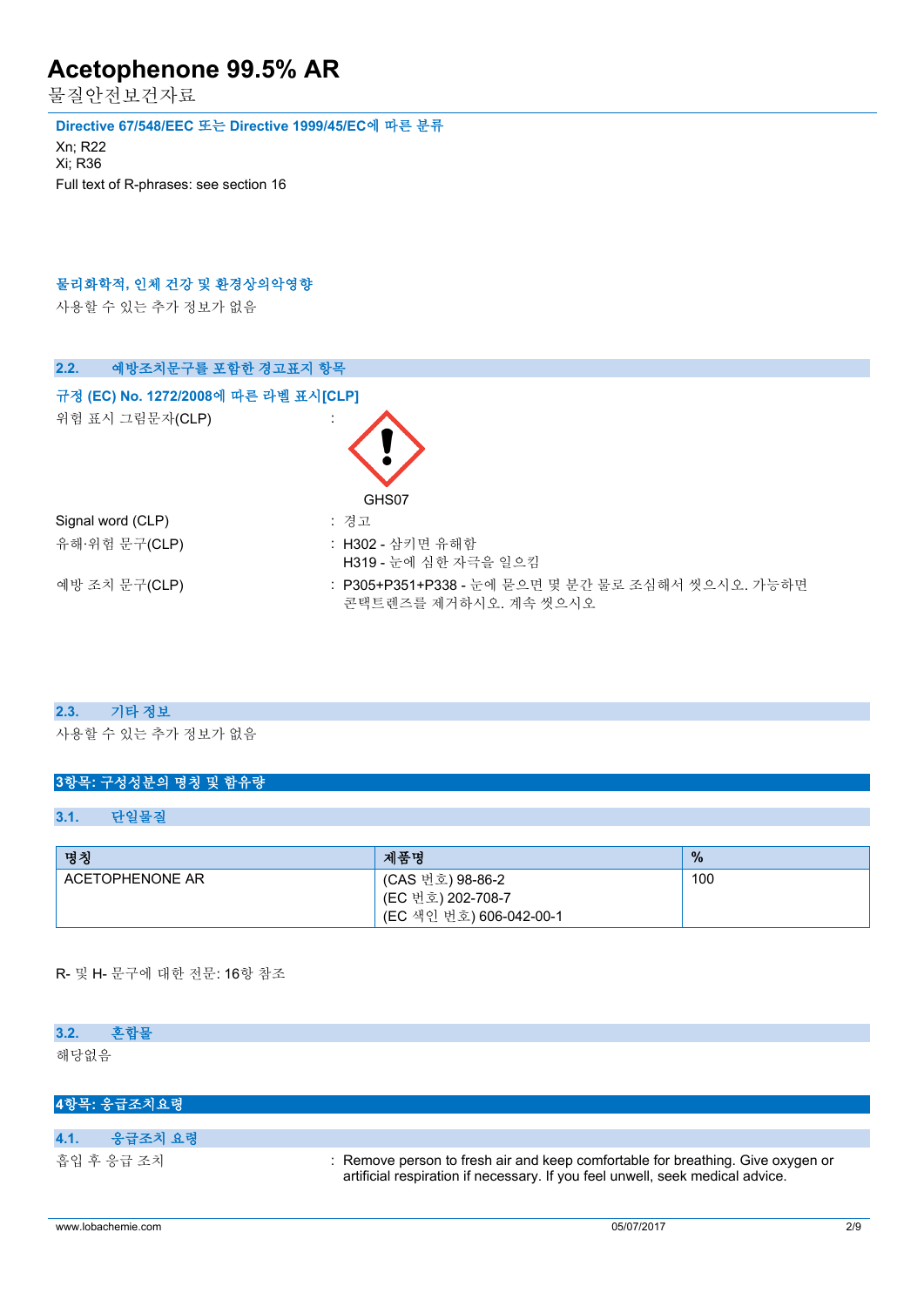물질안전보건자료

| 피부 접촉 후 응급 조치                      | : Take off contaminated clothing. Wash skin with plenty of water. 피부 자극이 생기면<br>의학적인 조언·주의를 받으시오. |
|------------------------------------|---------------------------------------------------------------------------------------------------|
| 안구 접촉 후 응급 조치                      | : 가능하면 콘택트렌즈를 제거하시오. 계속 씻으시오. 몇 분간 물로 조심해서 씻으시오.<br>눈에 대한 자극이 지속되면 의학적인 조언·주의를 받으시오.              |
| 섭취 후 응급 조치                         | : Rinse mouth out with water. If you feel unwell, seek medical advice.                            |
| 변이원성<br>4.2.                       |                                                                                                   |
| 안구 접촉 후 증상/부상                      | : 눈에 심한 자극을 일으킴.                                                                                  |
| 섭취 후 증상/부상                         | : 삼키면 유해함.                                                                                        |
|                                    |                                                                                                   |
| 즉각적인 치료 및 특수 치료 필요 여부 표시<br>4.3.   |                                                                                                   |
| Treat symptomatically.             |                                                                                                   |
| 5항목: 폭발·화재시 대처방법                   |                                                                                                   |
| 적절한 소화제<br>5.1.                    |                                                                                                   |
| 적절한 소화제                            | : dry chemical powder, alcohol-resistant foam, carbon dioxide (CO2).                              |
| 부적절한 소화재                           | : Do not use a heavy water stream.                                                                |
|                                    |                                                                                                   |
| 5.2.<br>화학물질로부터 생기는 특정 유해성         |                                                                                                   |
| 사용할 수 있는 추가 정보가 없음                 |                                                                                                   |
|                                    |                                                                                                   |
| 소방대원을 위한 조언<br>5.3.                |                                                                                                   |
| 화재 진압 중 보호                         | : Do not attempt to take action without suitable protective equipment.                            |
| 6항목: 누출사고시 대처방법                    |                                                                                                   |
| 인체를 보호하기 위해 필요한 조치사항 및 보호구<br>6.1. |                                                                                                   |
| 비응급 요원용<br>6.1.1.                  |                                                                                                   |
|                                    |                                                                                                   |
|                                    |                                                                                                   |
| 응급 조치                              | : Evacuate unnecessary personnel.                                                                 |
| 6.1.2. 응급 구조대용                     |                                                                                                   |
| 보호 장비                              | : 적절한 개인 보호구를 착용하시오.                                                                              |
| 응급 조치                              | : Stop release.                                                                                   |
|                                    |                                                                                                   |
| 환경을 보호하기 위해 필요한 조치사항<br>6.2.       |                                                                                                   |
| 환경으로 배출하지 마시오.                     |                                                                                                   |
|                                    |                                                                                                   |
| 정화 또는 제거 방법<br>6.3.                |                                                                                                   |
| 세척 방법                              | : 누출물을 모으시오. On land, sweep or shovel into suitable containers. Soak up spills                    |
|                                    | with inert solids, such as clay or diatomaceous earth as soon as possible.                        |
| 기타 항목 참조<br>6.4.                   |                                                                                                   |
| 사용할 수 있는 추가 정보가 없음                 |                                                                                                   |
|                                    |                                                                                                   |
| 7항목: 취급 및 저장방법                     |                                                                                                   |
| 7.1.<br>안전취급요령                     |                                                                                                   |
| 안전취급요령                             | : Avoid contact with skin and eyes.                                                               |
| 위생 조치                              | : 이 제품을 사용할 때에는 먹거나, 마시거나 흡연하지 마시오. 취급 후에는  을(를)<br>철저히 씻으시오.                                     |
|                                    |                                                                                                   |
| 피해야할 조건을 포함한 안전한 저장 방법<br>7.2.     |                                                                                                   |
| 보관 조건                              | : 용기를 단단히 밀폐하시오. 건조한 장소에 보관하시오.                                                                   |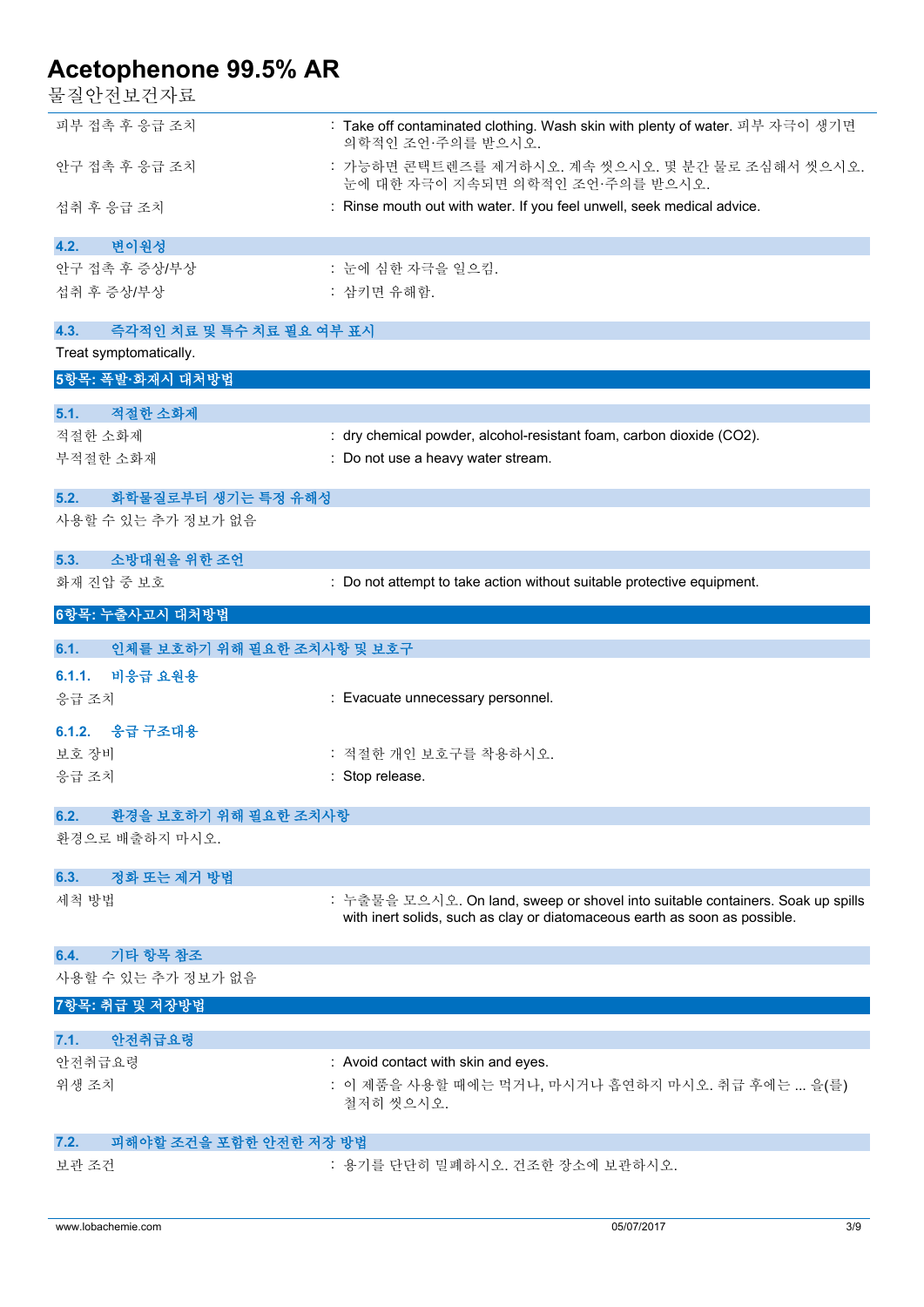물질안전보건자료

### **7.3. 특정 최종 사용**

사용할 수 있는 추가 정보가 없음

# **8항목: 노출방지 및 개인보호구**

## **8.1. 제어 매개 변수**

사용할 수 있는 추가 정보가 없음

| 노출방지<br>8.2.                 |                                      |
|------------------------------|--------------------------------------|
| 손보호                          | : 보호 장갑                              |
| 눈보호                          | : Chemical goggles or safety glasses |
| 신체 보호                        | : 적절한 보호복을 착용하시오                     |
| 호흡기 보호                       | : Wear appropriate mask              |
| 9항목: 물리화학적 특성                |                                      |
| 9.1.<br>기본적인 물리화학적 특성에 대한 정보 |                                      |
| 물리적 상태                       | : 액체                                 |
| 분자량                          | : 120.15 g/mol                       |
| 색상                           | : Clear Colorless.                   |
| 냄새                           | : pungent, floral odor.              |
| 냄새 역치                        | : 자료없음                               |
| pH                           | : 자료없음                               |
| 상대 증발 속도(부틸아세테이트=1)          | : 자료없음                               |
| 융해점                          | $: 19 - 20$                          |
| 빙점                           | : 자료없음                               |
| 초기 끓는점과 끓는점 범위               | : 202 $^{\circ}$ C                   |
| 인화점                          | : 76 $^{\circ}$ C                    |
| 자연발화온도                       | : 5710 $^{\circ}$ C                  |
| 분해온도                         | : 자료없음                               |
| 인화성(고체, 기체)                  | : 자료없음                               |
| 증기압                          | : 1 hPa at 20 $^{\circ}$ C           |
| 20°C에서의 상대 증기 밀도             | : 4.1                                |
| 상대 밀도                        | : 자료없음                               |
| 비중/밀도                        | : $1.03$ g/cm <sup>3</sup>           |
| 용해도                          | : 물: Slightly soluble in water       |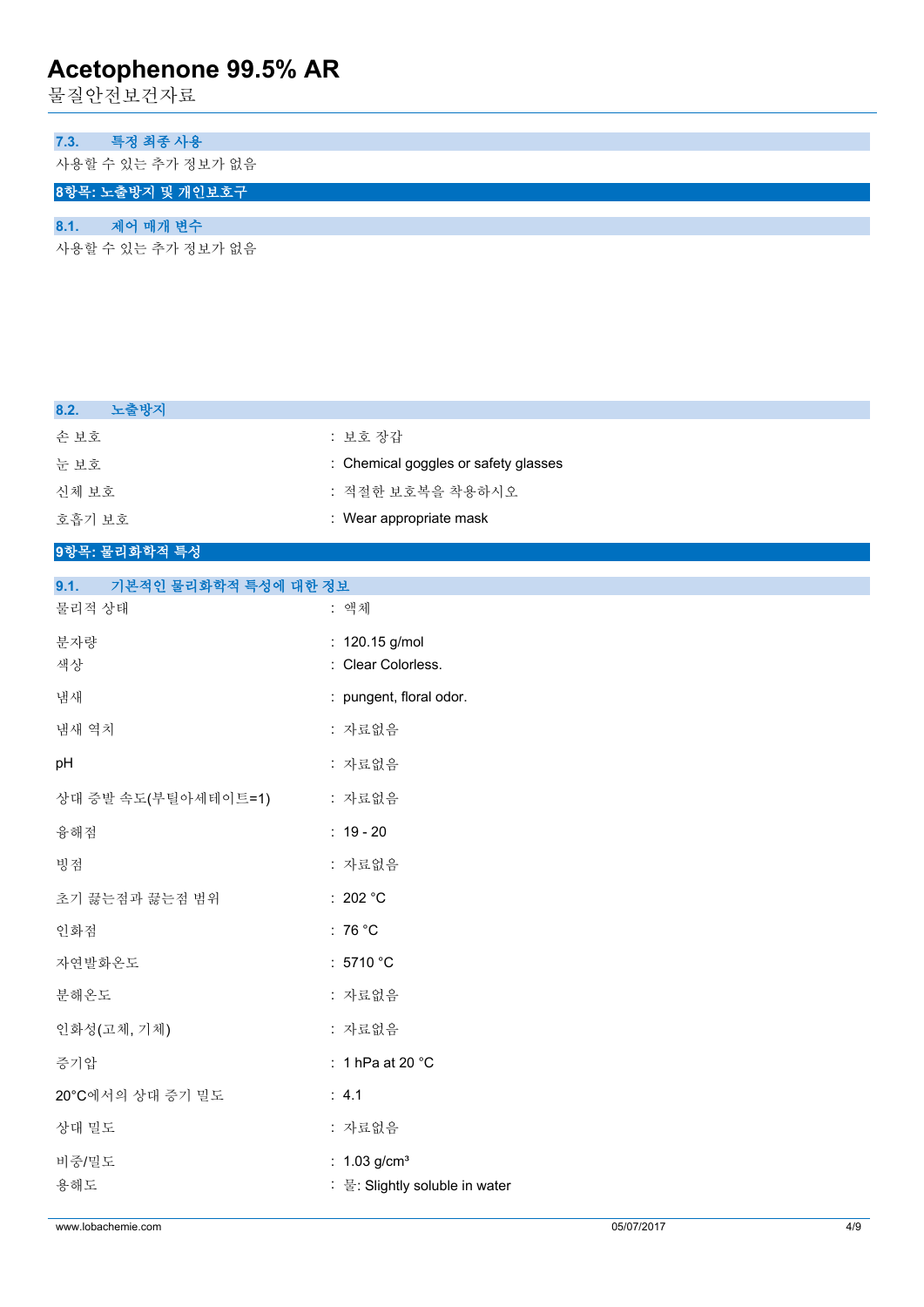물질안전보건자료

| n-옥탄올/물분배계수        | : 1.6                   |
|--------------------|-------------------------|
| 점도, 운동학적           | : 자료없음                  |
| 점도, 역학적            | : 자료없음                  |
| 폭발성                | : 자료없음                  |
| 산화성                | : 자료없음                  |
| 인화 또는 폭발 범위의 상한/하한 | $: 0.014 - 0.052$ vol % |

### **9.2. 그 밖의 참고사항**

사용할 수 있는 추가 정보가 없음

### **10항목: 안정성 및 반응성**

**10.1. 반응성** 사용할 수 있는 추가 정보가 없음

#### **10.2. 화학적 안정성**

Stable under normal conditions.

## **10.3. 유해 반응의 가능성**

사용할 수 있는 추가 정보가 없음

#### **10.4. 피해야 할 조건**

직사광선. Overheating. Open flame. 열. Sparks.

#### **10.5. 피해야 할 물질**

사용할 수 있는 추가 정보가 없음

#### **10.6. 분해시 생성되는 유해물질**

사용할 수 있는 추가 정보가 없음

### **11항목: 독성에 관한 정보**

| 11.1. 독성에 대한 정보   |                  |
|-------------------|------------------|
| 급성 독성             | : 경구: 삼키면 유해함.   |
|                   |                  |
| 피부 부식성 / 자극성      | : 분류되지 않음        |
| 심한 눈손상 또는 자극성     | : 눈에 심한 자극을 일으킴. |
| 호흡기 또는 피부 과민성     | : 분류되지 않음        |
| 생식세포 돌연변이 유발성     | : 분류되지 않음        |
| 발암성               | : 분류되지 않음        |
|                   |                  |
| 생식독성              | : 분류되지 않음        |
| 특정 표적장기 독성 (1회노출) | : 분류되지 않음        |

특정 표적장기 독성 (반복노출) : 분류되지 않음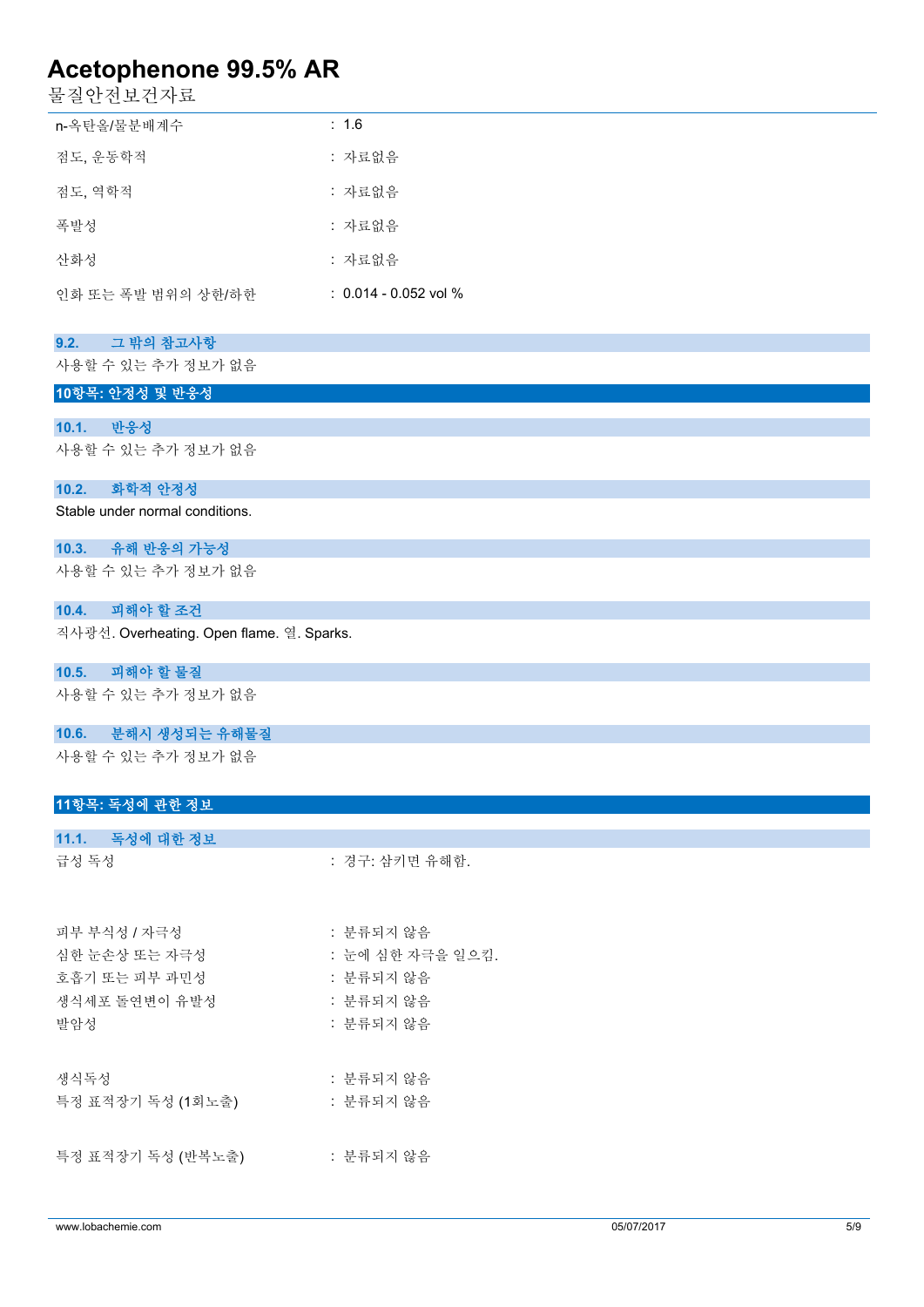물질안전보건자료

흡인유해성 : 분류되지 않음

인체 건강에 미치는 잠재적 악성 효과 및 증상 : 삼키면 유해함.

## **12항목: 환경에 미치는 영향**

#### **12.1. 독성**

사용할 수 있는 추가 정보가 없음

### **12.2. 잔류성 및 분해성**

사용할 수 있는 추가 정보가 없음

| 12.3. | 새포노추서                           |     |
|-------|---------------------------------|-----|
|       | Acetophenone 99.5% AR (98-86-2) |     |
|       | n-옥탄올/물분배계수                     | 1.6 |

#### **12.4. 토양이동성**

사용할 수 있는 추가 정보가 없음

## **12.5. PBT 및 vPvB 평가 결과**

사용할 수 있는 추가 정보가 없음

#### **12.6. 기타 유해 영향**

사용할 수 있는 추가 정보가 없음

### **13항목: 폐기시 주의사항**

| 13.1. | 폐기물 처리법                                       |                    |
|-------|-----------------------------------------------|--------------------|
|       | Product/Packaging disposal<br>recommendations | :  내용물과 용기를 폐기하시오. |

### **14항목: 운송에 필요한 정보**

ADR / RID / IMDG / IATA / ADN 에 따름

| 유엔번호(UN No.)<br>14.1. |                                     |
|-----------------------|-------------------------------------|
| UN-번호(ADR)            | : 3334                              |
| UN-번호 (IMDG)          | : 3334                              |
| UN-번호(IATA)           | : 3334                              |
| UN-번호(ADN)            | : 3334                              |
| UN-번호(RID)            | : 3334                              |
|                       |                                     |
| 적정선적명<br>14.2.        |                                     |
| 고유 운송 명칭(ADR)         | : aviation regulated liquid, n.o.s. |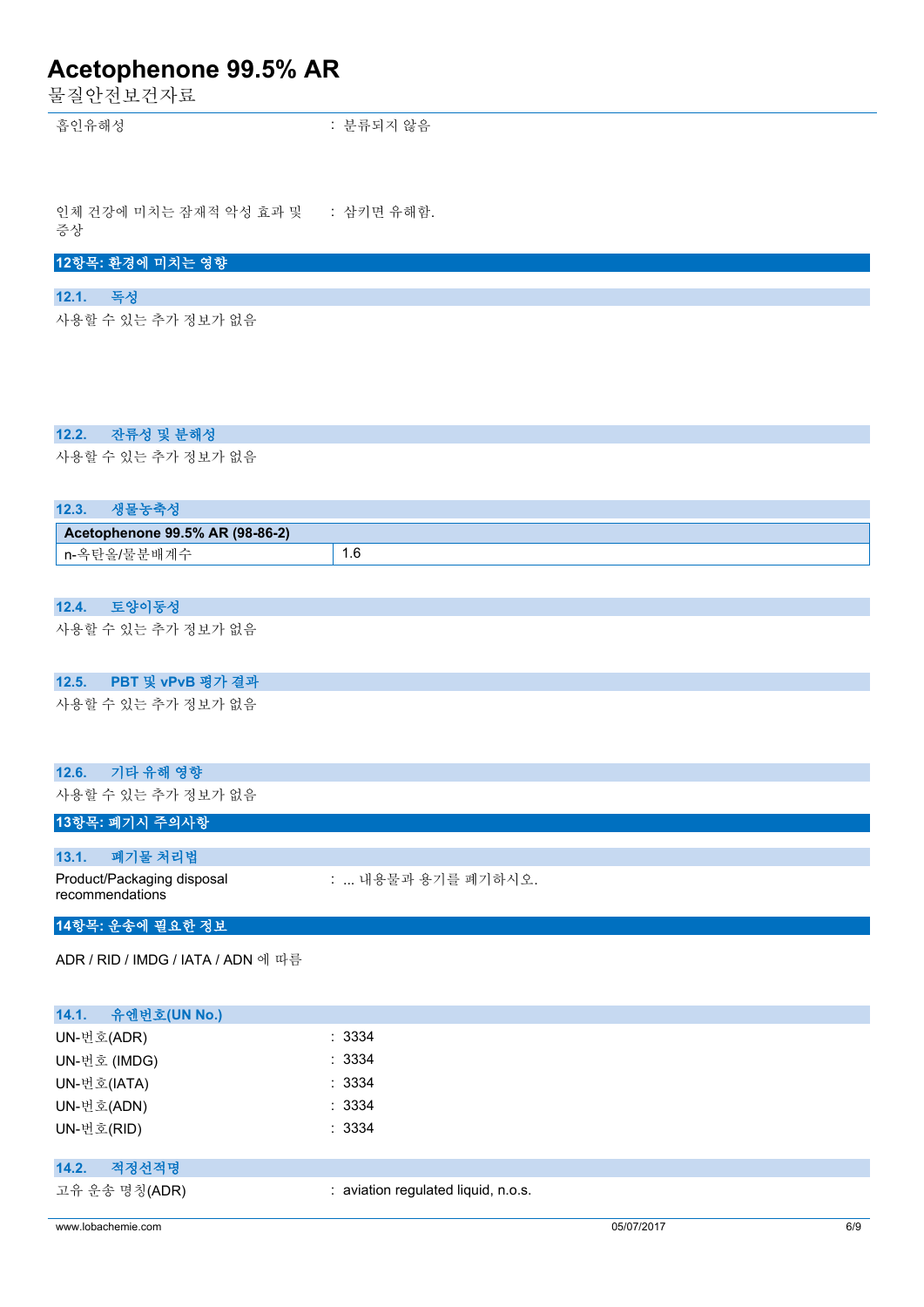물질안전보건자료

| ㄹ ㄹ ㄴ ㄴ ㅗ ㄴ ′ ') ㅛ                   |                                                     |
|--------------------------------------|-----------------------------------------------------|
| Proper Shipping Name (IMDG)          | : AVIATION REGULATED LIQUID, N.O.S.                 |
| 고유 운송 명칭(IATA)                       | : AVIATION REGULATED LIQUID, N.O.S.                 |
| 고유 운송 명칭(ADN)                        | : Aviation regulated liquid, n.o.s.                 |
| 고유 운송 명칭(RID)                        | : Aviation regulated liquid, n.o.s.                 |
| Transport document description (ADR) | : UN 3334 aviation regulated liquid, n.o.s., 9      |
| 운송 문서 기술 (IMDG)                      | : UN 3334 AVIATION REGULATED LIQUID, N.O.S., 9      |
| 운송 문서 기술 (IATA)                      | : UN 3334 AVIATION REGULATED LIQUID, N.O.S., 9, III |
| 운송 문서 기술 (ADN)                       | : UN 3334 Aviation regulated liquid, n.o.s., 9      |
| 운송 문서 기술 (RID)                       | : UN 3334 Aviation regulated liquid, n.o.s., 9      |
| 운송에서의 위험성 등급<br>14.3.                |                                                     |
| <b>ADR</b>                           |                                                     |
| 운송 위험 분류 (ADR)                       | $\therefore$ 9                                      |
| <b>IMDG</b>                          |                                                     |
| 운송 위험 분류 (IMDG)                      | :9                                                  |
| Danger labels (IMDG)                 | $\therefore$ 9                                      |
|                                      |                                                     |
|                                      |                                                     |
|                                      |                                                     |
|                                      |                                                     |
| <b>IATA</b>                          |                                                     |
| 운송 위험 분류 (IATA)                      | $\therefore$ 9                                      |
| 위험 표지 라벨(IATA)                       | $\therefore$ 9                                      |
|                                      |                                                     |
|                                      |                                                     |
|                                      |                                                     |
| <b>ADN</b>                           |                                                     |
| 운송 위험 분류 (ADN)                       | $\therefore$ 9                                      |
|                                      |                                                     |
| <b>RID</b>                           |                                                     |
| 운송 위험 분류 (RID)                       | $\therefore$ 9                                      |
| 14.4.<br>용기둥급                        |                                                     |
| 포장 등급(ADR)                           | : 해당없음                                              |
| 포장 등급(IMDG)                          | : 해당없음                                              |
| 포장 그룹(IATA)                          | $:$ $\mathbb H$                                     |
| 포장 그룹(ADN)                           | : 해당없음                                              |
| 포장 등급(RID)                           | : 해당없음                                              |
| 환경 유해성<br>14.5.                      |                                                     |
| 환경에 위험                               | : No                                                |
| 해양오염물질                               | : No                                                |
| 그 밖의 참고사항                            | : 가용 추가 정보 없음                                       |
|                                      |                                                     |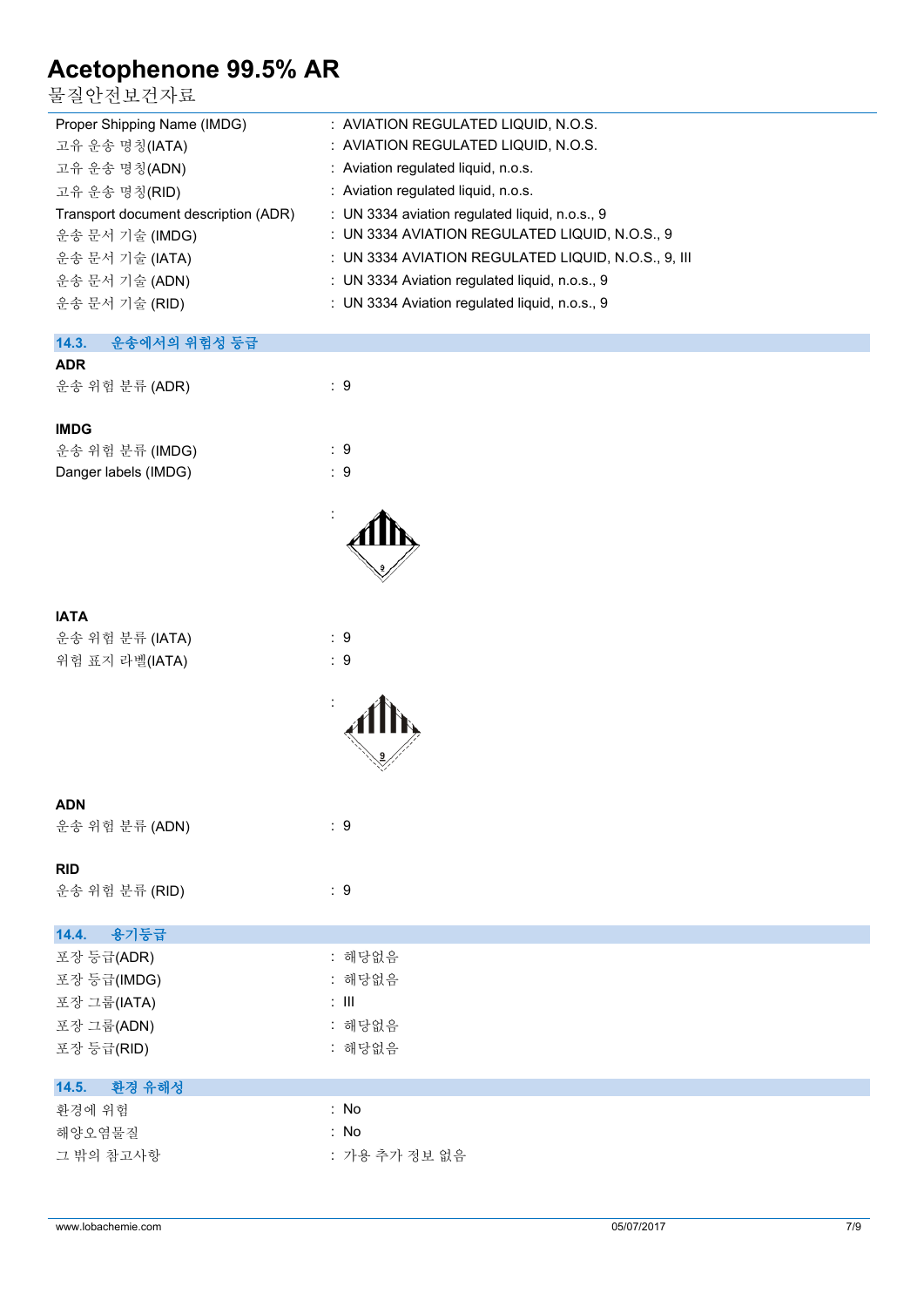물질안전보건자료

## **14.6. 사용자를 위한 특별 주의사항**

#### **- 내륙 수송**

| 운송 규정(ADR)                |    | : Not subject   |
|---------------------------|----|-----------------|
| 분류 코드(UN)                 |    | $:$ M11         |
| EAC 코드                    |    | : 2Z            |
| - 해상 운송                   |    |                 |
| Special provision (IMDG)  |    | :960            |
| Stowage category (IMDG)   |    | : 없음            |
| - 항공 운송                   |    |                 |
| PCA 예상 수량(IATA)           |    | $\therefore$ E1 |
| PCA 제한 수량(IATA)           |    | : Y964          |
| PCA 제한 수량 최대 순수량(IATA)    |    | : 30kgG         |
| PCA 포장 지침(IATA)           |    | :964            |
| PCA 최대 순수량(IATA)          |    | : 100L          |
| CAO 포장 지침(IATA)           |    | :964            |
| CAO 최대 순수량(IATA)          |    | : 220L          |
| 특별 공급(IATA)               |    | : A27           |
| ERG 코드(IATA)              |    | : 9A            |
| - 국내 수로 운송                |    |                 |
| 분류 코드(ADN)                |    | $:$ M11         |
| - 철도 수송                   |    |                 |
| Classification code (RID) |    | $:$ M11         |
| 한정 수량(RID)                | ÷. | 0               |

## **14.7. MARPOL 73/78 별첨 II 및 IBC 코드에 따른 대량 운송**

해당없음

## **15항목: 법적 규제현황**

### **15.1. 안전, 보건 및 환경과 관련하여 단일물질 또는 혼합물에 대한 특별 규정/법규**

**15.1.1. EU 규정**

REACH의 별첨 XVII 규제사항에 따른 제한 없음 Acetophenone 99.5% AR is not on the REACH Candidate List Acetophenone 99.5% AR is not on the REACH Annex XIV List

#### **15.1.2. 국가 규정**

## **독일**

| AwSV/VwVwS Annex reference                                                     | Water hazard class (WGK) 1, slightly hazardous to water (Classification according to<br>VwVwS, Annex 2; WGK No 735) |
|--------------------------------------------------------------------------------|---------------------------------------------------------------------------------------------------------------------|
| 12th Ordinance Implementing the Federal<br>Immission Control Act - 12. BlmSchV | 12차 BlmSchV(배출 방지 법령) (심각한 사고에 대한 규정) 미대상                                                                           |